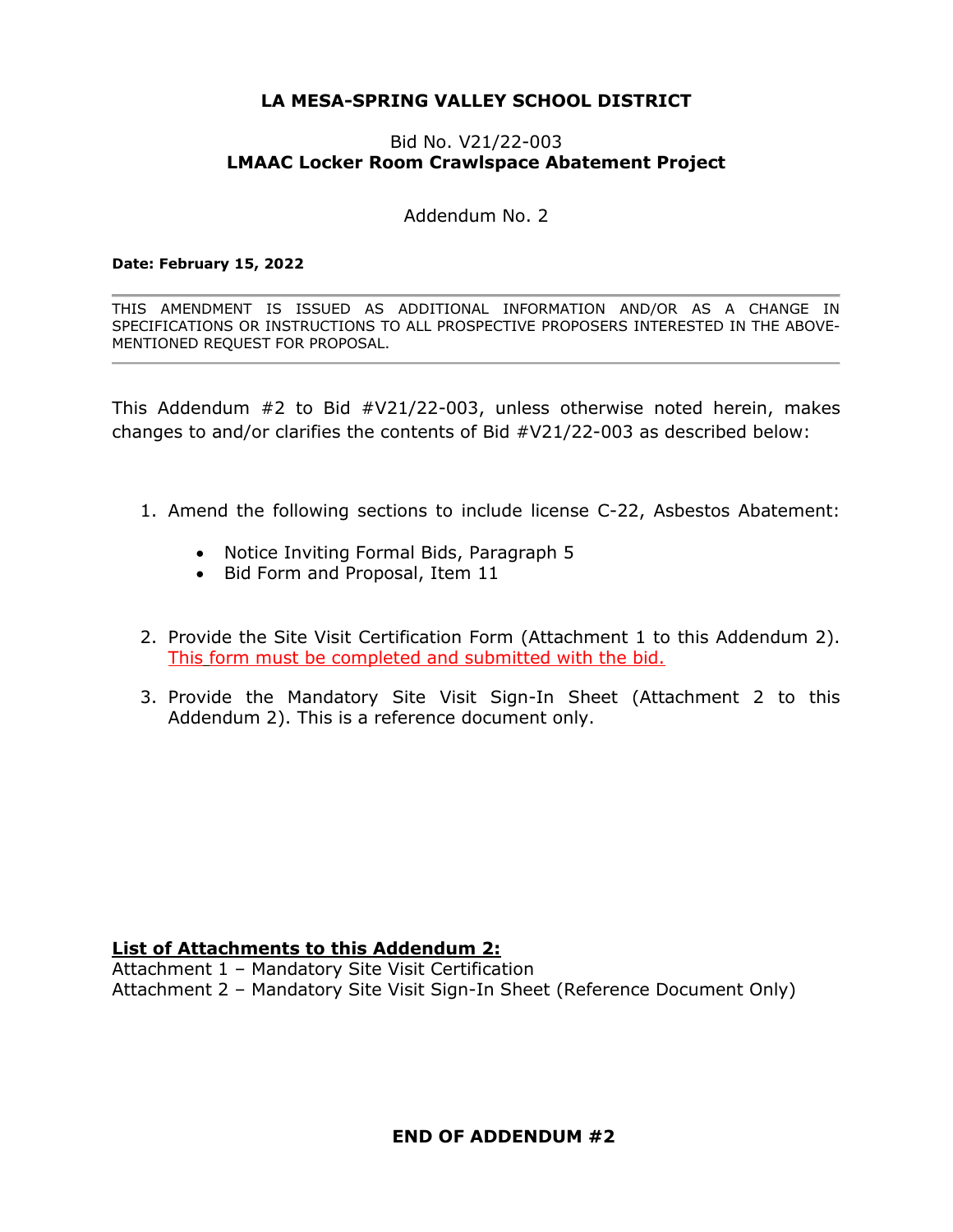#### **SITE VISIT CERTIFICATION**

TO BE EXECUTED BY BIDDER AND SUBMITTED WITH BID IF SITE VISIT WAS MANDATORY

#### PROJECT: **FB V21/22-003 LMAAC Locker Room Crawlspace Abatement**

Check option that applies:

- I certify that I visited the Site of the proposed Work, received the attached  $\_\_$  pages of information, and became fully acquainted with the conditions relating to construction and labor. I fully understand the facilities, difficulties, and restrictions attending the execution of the Work under contract.
- I certify that \_\_\_\_\_\_\_\_\_\_\_\_\_\_\_\_\_\_\_\_\_\_\_\_\_(Bidder's representative) visited the Site of the proposed Work, received the attached \_\_\_\_\_ pages of information, and became fully acquainted with the conditions relating to construction and labor. The Bidder's representative fully understood the facilities, difficulties, and restrictions attending the execution of the Work under contract.

Bidder fully indemnifies the La Mesa-Spring Valley Schools, its Architect, its Engineers, its Construction Manager, and all of their respective officers, agents, employees, and consultants from any damage, or omissions, related to conditions that could have been identified during my visit and/or the Bidder's representative's visit to the Site.

I certify under penalty of perjury under the laws of the State of California that the foregoing is true and correct.

| Date:                  |  |
|------------------------|--|
| Proper Name of Bidder: |  |
| Signature:             |  |
| Print Name:            |  |
| Title:                 |  |